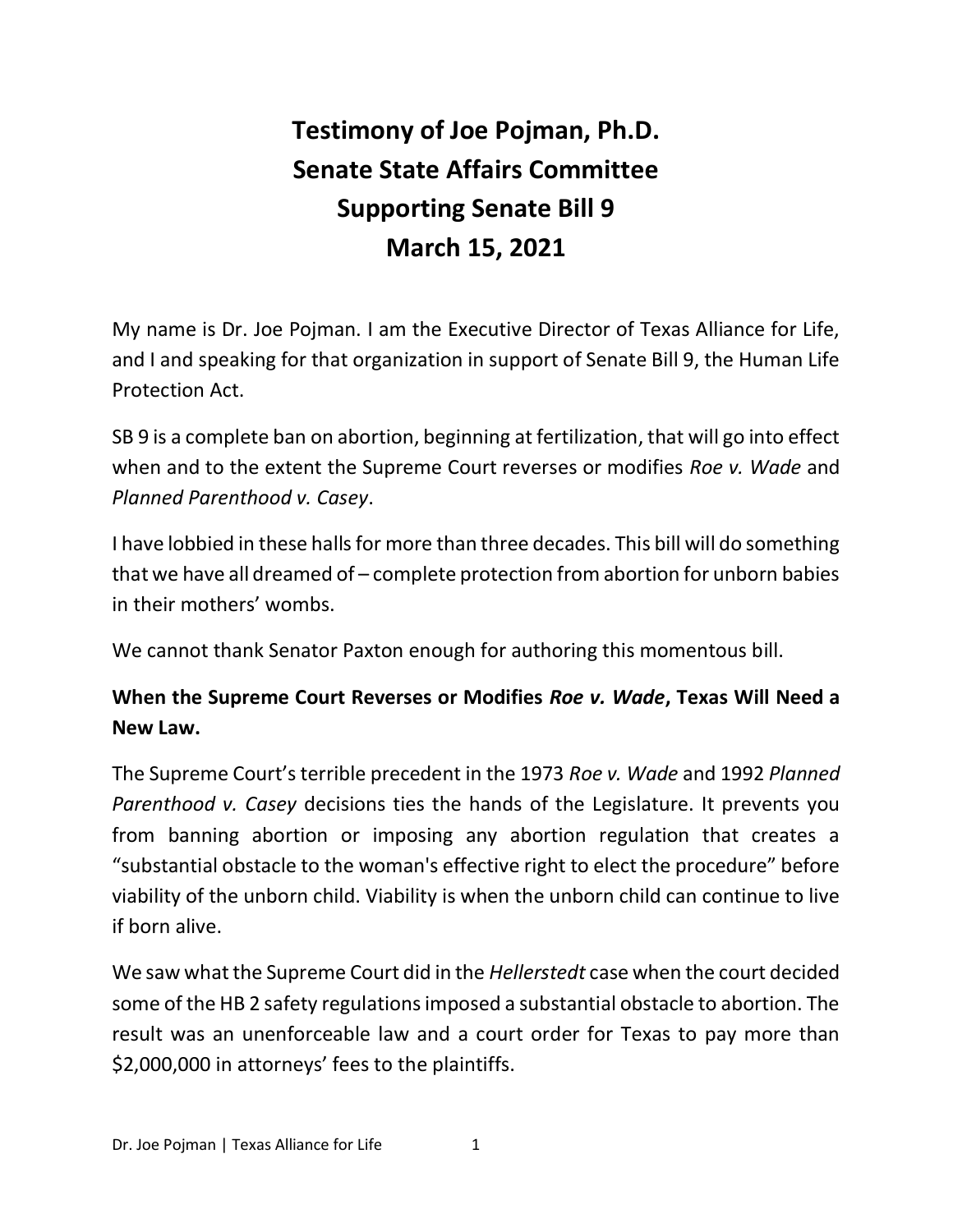However, within a matter of months, the Supreme Court may change that terrible precedent. We are hopeful, but not certain, that the Court, now with three new appointees, may be willing to take a fresh look at *Roe* and *Casey* — unencumbered by precedent — and give you legislators more latitude to protect unborn children before viability.

According to Americans United for Life, there are as many as 60 cases involving abortion bans and regulations in the pipeline. The court could take up any of these as a vehicle to revisit *Roe* and *Casey*.

One of those cases, *Dobbs v. Jackson Women's Health Organization*, involves a Mississippi law banning abortions on non-viable unborn babies beginning at 15 weeks, a clear violation of the *Roe* and *Casey* precedent.

If the Supreme Court changes its precedent and allows states to protect non-viable unborn babies, Texas needs to be ready with a new law to ban abortion to the extent allowable under the new precedent.

Senate Bill 9 is that new law.

Under SB 9, any person who performs an abortion (except to save the mother's life) commits a first-degree felony. Any woman on whom an abortion is performed or attempted may not be prosecuted.

Regardless of what the Supreme Court does to allow increased protection for nonviable unborn babies, SB 9 would afford the same protection to unborn babies in Texas.

- If the Court upholds Mississippi's 15-week ban, our law will automatically ban abortions after 15 weeks.
- If the Court upholds a heartbeat law, our law automatically bans abortion to that extent.
- Or a ban on abortions for discrimination reasons race, gender, or disability – our law would protect those unborn babies to that extent.
- If the Court allows states to completely ban abortion, our law would ban abortion beginning at fertilization.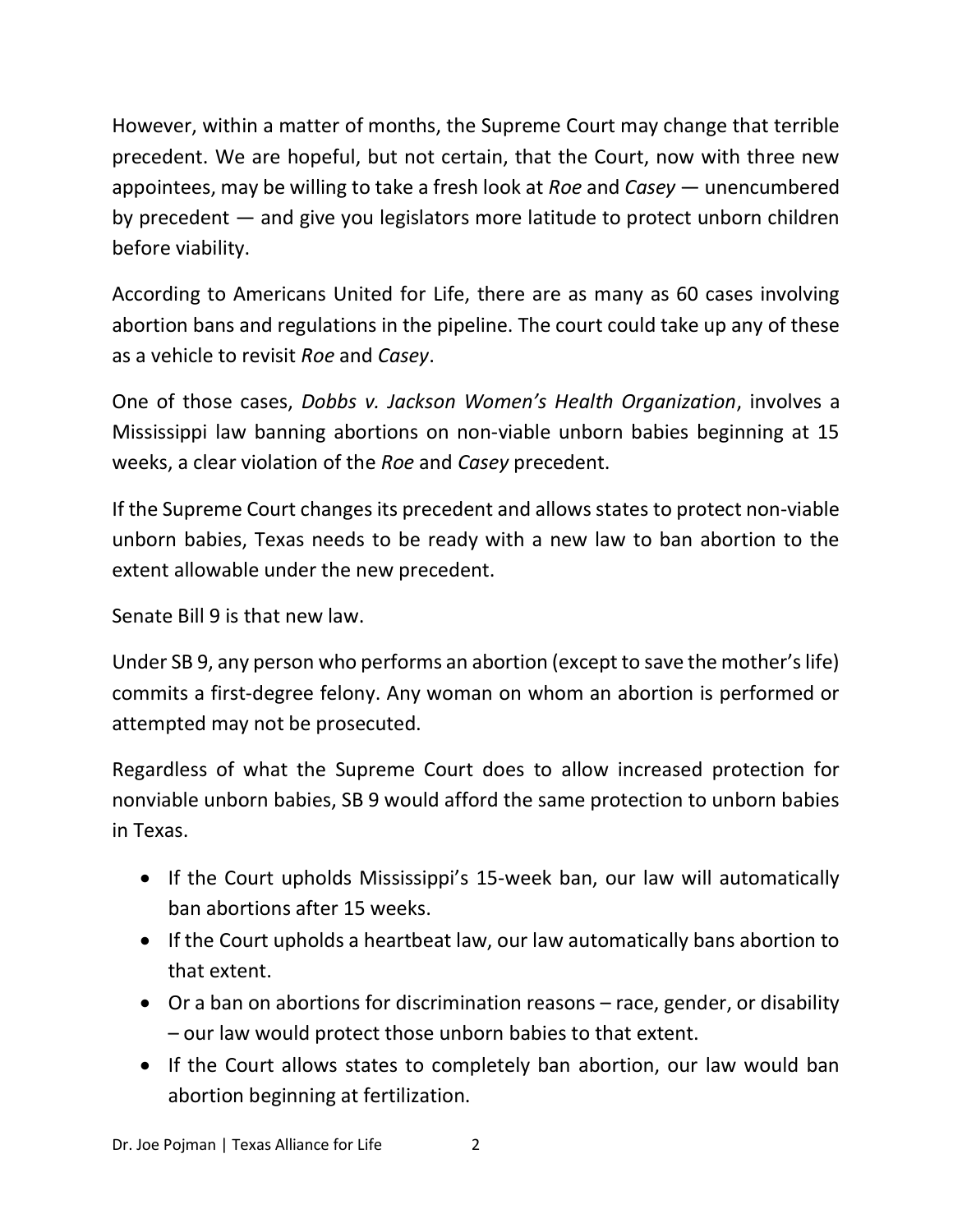And those bans will be a first-degree felony offense, exactly what an abortion doctor deserves.

#### **Listen to the Scientists – Life Begins at Fertilization**

We need to protect unborn babies beginning at fertilization. Science recognizes that an unborn child is a human being, just like each of us. The life of an individual human being begins at fertilization and continues to develop through each of the 40 weeks of pregnancy, through birth, infancy, childhood, adolescence, and adulthood. We all came into being at fertilization. That is established biological fact. When people say, "listen to the scientists," my organization agrees 100%.

### **Current Texas Law Recognizes Unborn Children Beginning at Fertilization**

Our statutes and rules in Texas recognize that life exists in the womb and begins at fertilization. We have numerous provisions that reflect that.

Perhaps the most striking is the protection afforded to unborn children in our state from violent crimes of assault and murder in the Penal Code. Chapter 1 defines an "individual" as a "human being that is alive, including an unborn child at every stage of gestation from fertilization until birth."

Relying on that, Chapter 19 protects an unborn child from homicide, taking the life of the unborn child against the mother's consent the same as a newborn child, indeed, the same as all of us.

This has been in place since 2003 and was passed with bipartisan support. Some of the members of this committee voted for that law, including Senators Lucio, Nelson, Zaffirini, and of course you, Chairman Hughes. We cannot thank all of you enough.

By banning elective abortion beginning at fertilization, SB 9 is a natural extension of that law.

#### **Abortions Prior to Six or Seven Weeks Gestation**